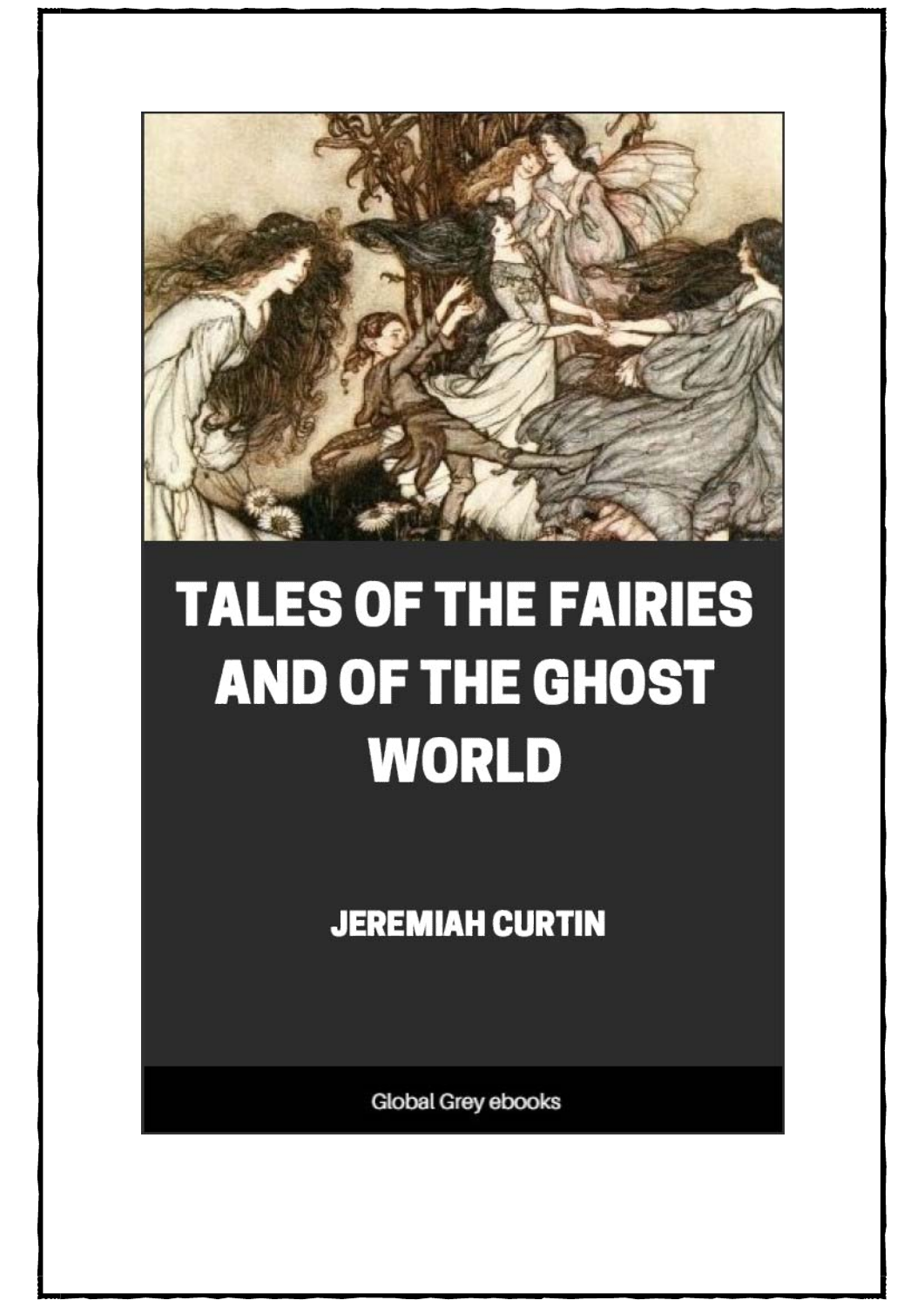## **TALES OF THE FAIRIES AND OF THE GHOST WORLD**

**COLLECTED FROM ORAL TRADITION IN SOUTH-WEST MUNSTER**

## **BY JEREMIAH CURTIN**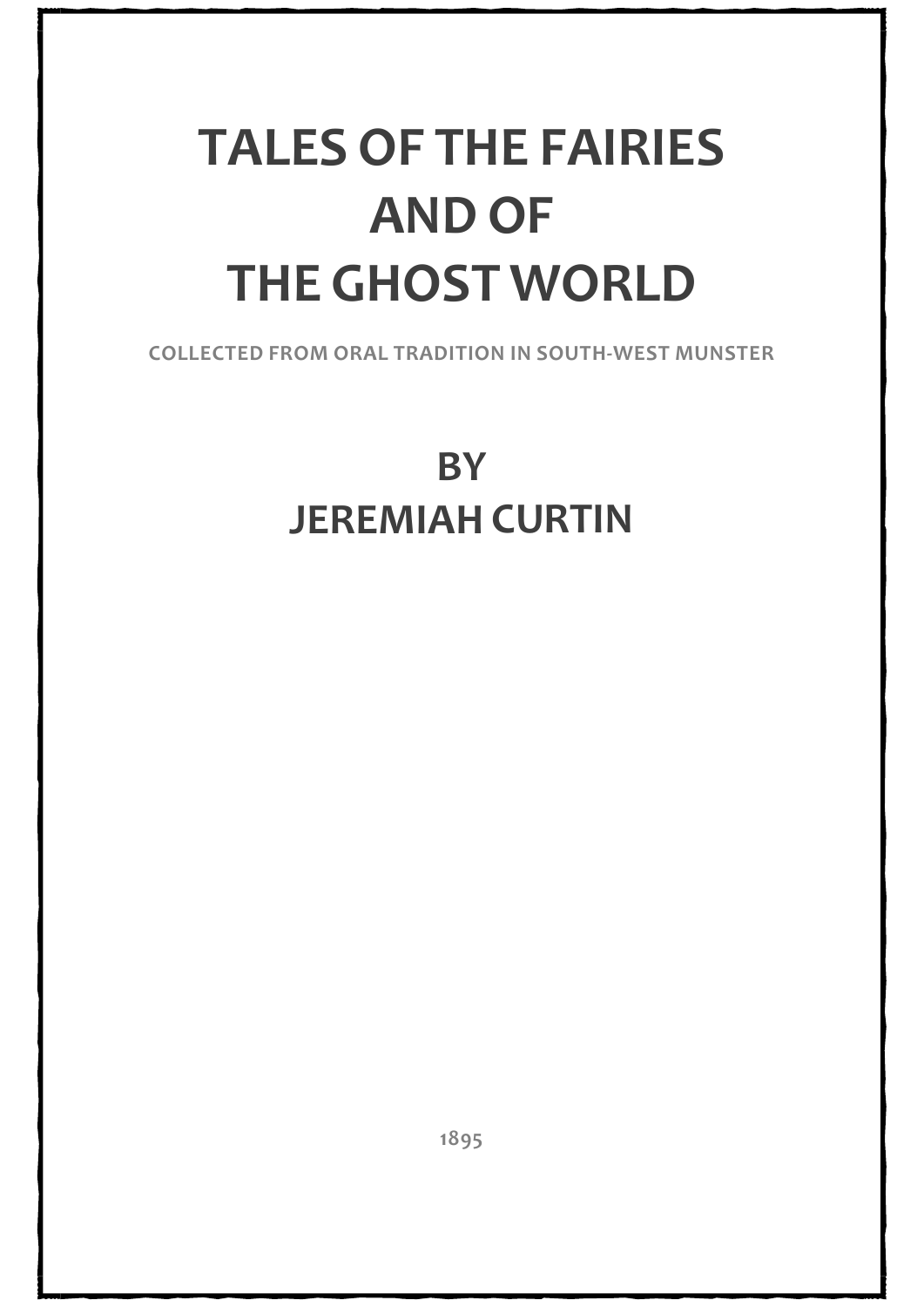Tales Of The Fairies And Of The Ghost World By Jeremiah Curtin.

This edition was created and published by Global Grey

©GlobalGrey 2018



**[globalgreyebooks.com](https://www.globalgreyebooks.com/)**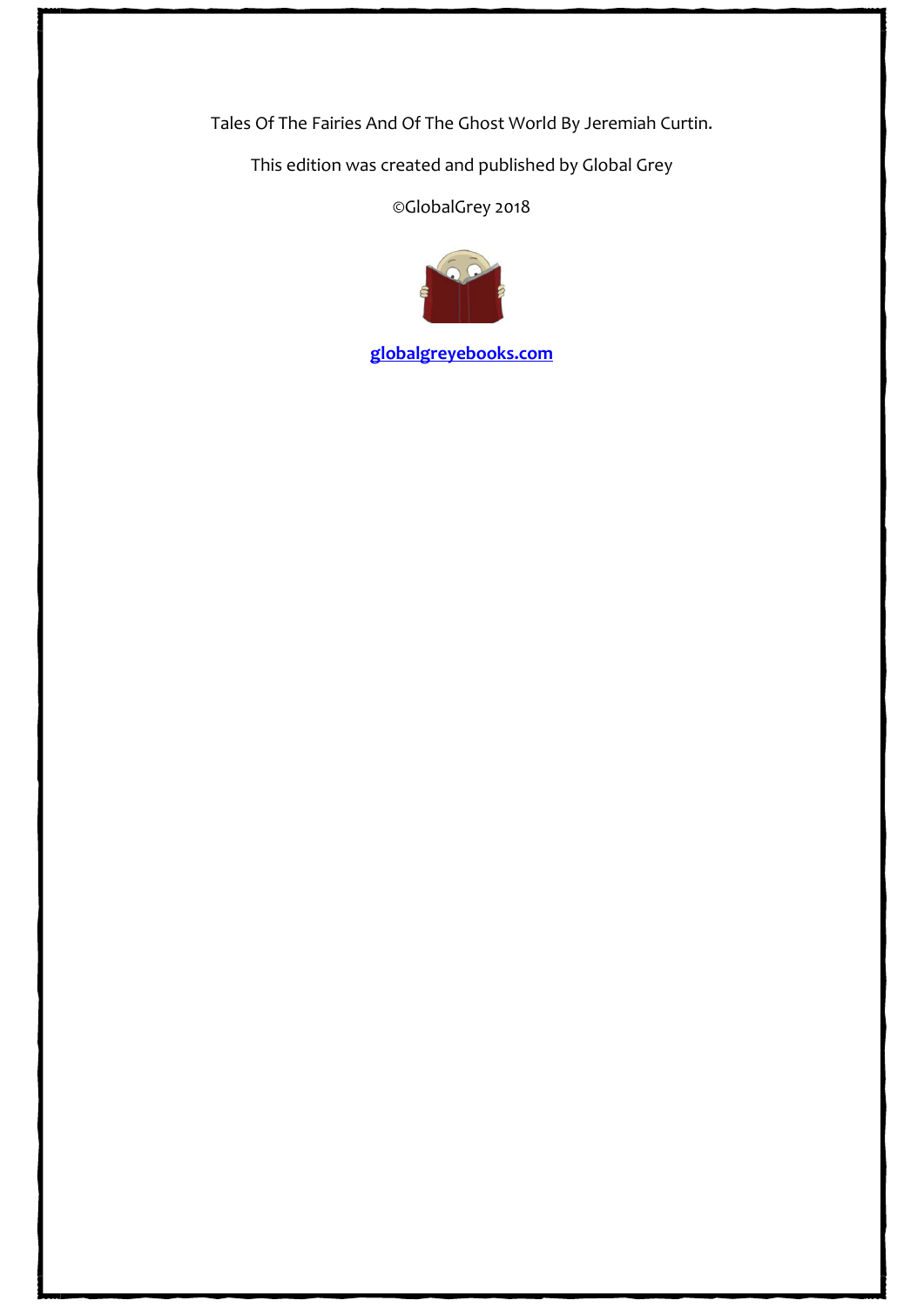## **CONTENTS**

[Introduction](#page-5-0)

[John Connors And The Fairies](#page-9-0)

[Fitzgerald And Daniel O' Donohue](#page-17-0)

[The Fairies Of Rahonain And Elizabeth Shea](#page-21-0)

[The Knights Of Kerry -](#page-25-0) Rahonain Castle

[The Cattle Jobber Of Awnascawil](#page-30-0)

[The Midwife Of Listowel](#page-35-0)

[Daniel Crowley And The Ghosts](#page-38-0)

[Tom Daly And The Nut-Eating Ghost](#page-44-0)

[Tom Connors And The Dead Girl](#page-47-0)

[The Farmer Of Tralee And The Fairy Cows](#page-49-0)

[The Two Gamblers And The Fairies](#page-53-0)

[The Girl And The Robber](#page-58-0)

[Maurice Griffin And The Fairy Doctor](#page-64-0)

[The Three Sisters And Their Husbands, Three Brothers](#page-70-0)

[John Shea And The Treasure](#page-79-0)

[Note](#page-83-0)

[St Martin's Eve \(Told By John Sheehy\)](#page-86-0)

[James Murray And Saint Martin \(Told By Timothy Sheahy\)](#page-91-0)

[Fairy Cows \(Told By William Keating\)](#page-94-0)

[John Reardon And The Sister Ghosts](#page-98-0)

[Maggie Doyle And The Dead Man](#page-102-0)

[Pat Doyle And The Ghost](#page-105-0)

[The Ghost Of Sneem](#page-108-0)

[The Dead Mother](#page-111-0)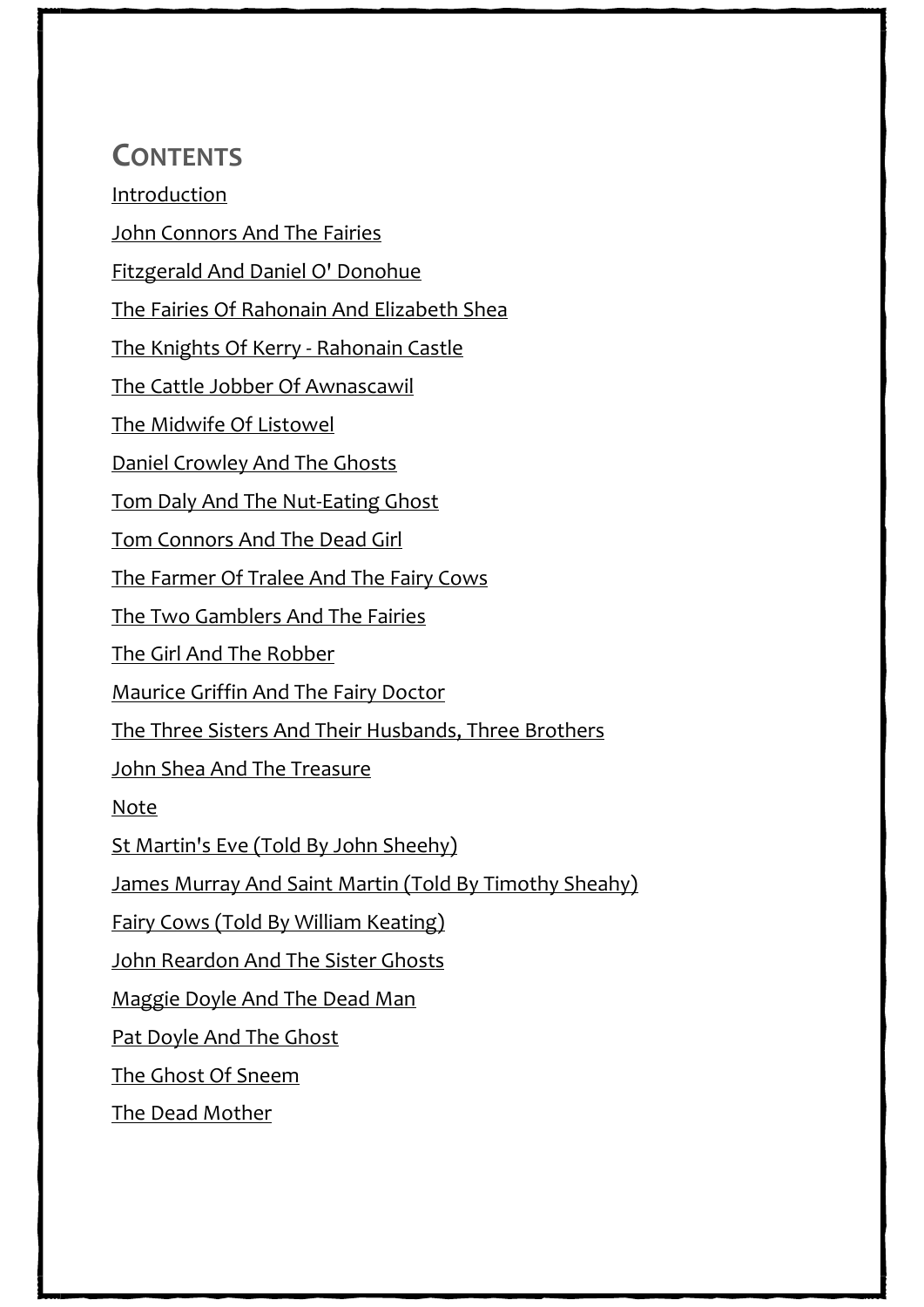[Tim Sheehy Sent Back To This World To Prove His Innocence \(Told By](#page-114-0)  [William Keating\)](#page-114-0)

[Tom Moore And The Seal Woman](#page-116-0)

[The Four-Leafed Shamrock](#page-119-0)

[Note](#page-121-0)

[John Cokeley And The Fairy](#page-123-0)

[Tom Foley's Ghost](#page-128-0)

[Note](#page-137-0)

[The Blood-Drawing Ghost](#page-139-0)

[Murderous Ghosts](#page-148-0)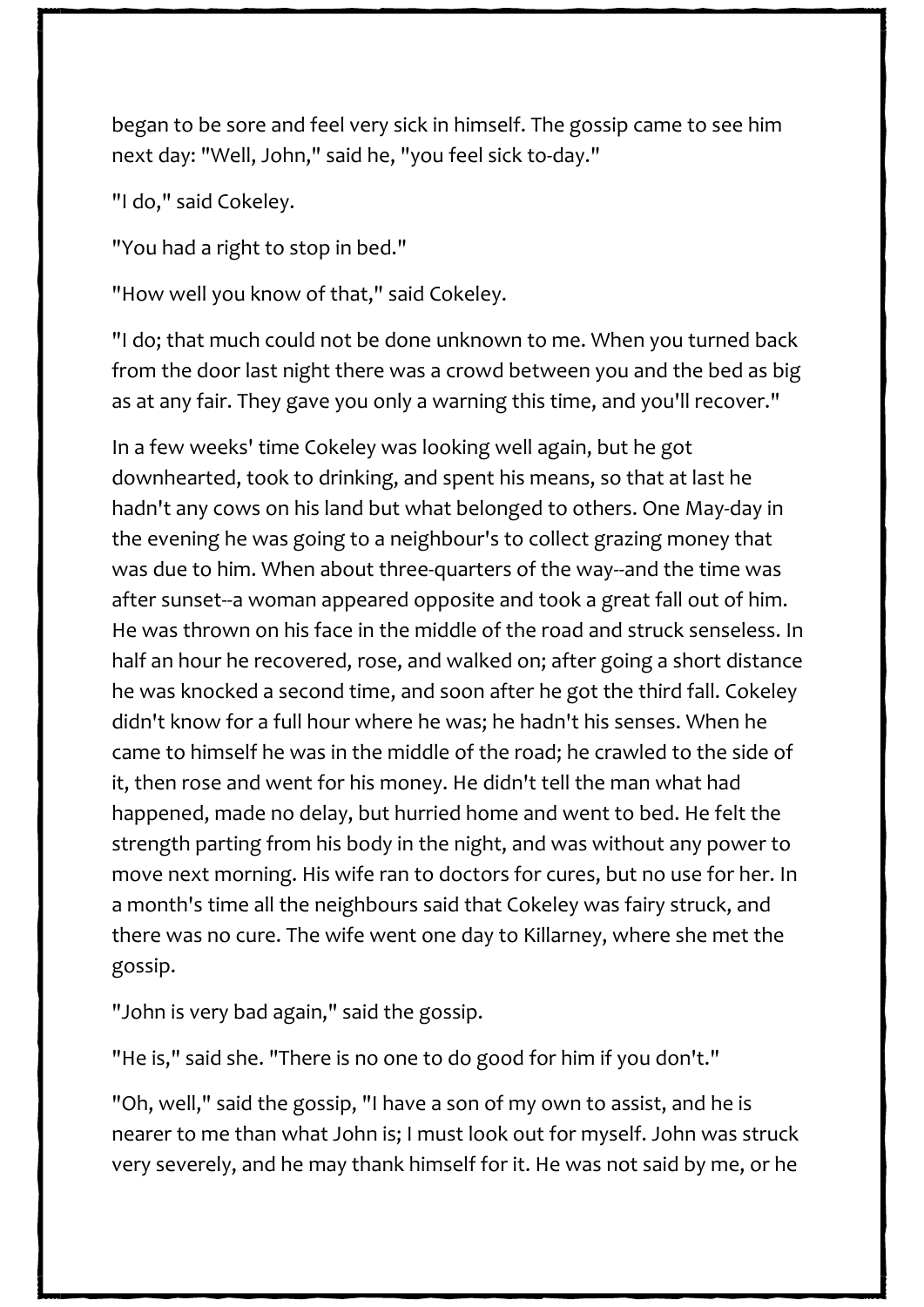wouldn't have built in the passage, and wouldn't be where he is to-day. This is all the cure I can give you: Go home, get a tub of water, and bathe John nine nights with the one water, one night after another. When you have that done you'll not throw out the water till after midnight, when all are in bed. Take care that no one of your family is out of the house that night."

When John's wife was in the road coming home a man of the neighbours overtook her and they walked on together. There was a height within one mile of the house; from this they had a fine view of Cokeley's house and land--the time was after sunset--and to their surprise they saw John himself walking around in the garden as well and strong as ever, but when the wife came home she found him in bed, sick and miserable.

"Were you out since morning, John?" asked she.

He only began to scold and look bitter at her. "How could a dead man leave the bed?" said he.

She prepared the tub of water in the corner of the house that day, and was bathing him for nine nights in the same water. She had a son fifteen or sixteen years of age who wasn't at home. He spent a night out very often, for he was working for people. She didn't think the boy would come that time, it was so late (about one o'clock in the morning). She began to throw out the water with a gallon.<sup>[5](#page-125-0)</sup> There was a big flag<sup>[6](#page-125-1)</sup> outside the door; she threw the water on that. She had all out but the last gallon, when who should come but the son. When he stepped on the flag he was thrown heels over head and his leg broken. There was no doctor nearer than Killarney. When the mother went there next day she met the gossip.

"Well," said he, "you are worse now than ever. Didn't I tell you not to throw out that water when there was any one away from the house?"

"He slept out so often," said the mother, "that I was sure he wouldn't come that night."

<span id="page-125-1"></span><span id="page-125-0"></span><sup>&</sup>lt;sup>5</sup> A vessel for dipping water; it holds a few quarts. <sup>6</sup> A flagstone.